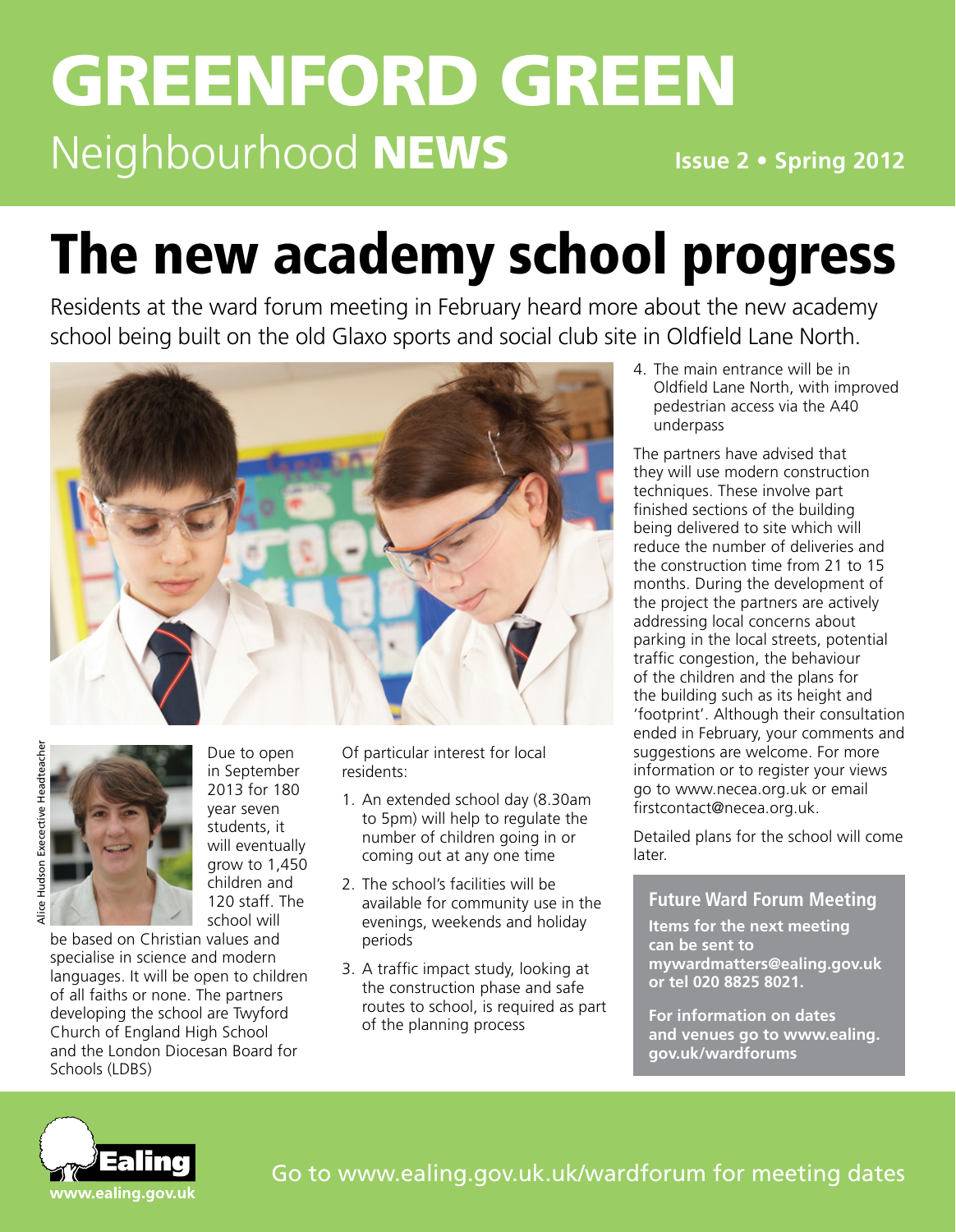# High Speed 2



High Speed 2 (HS2) is a proposed high-speed railway between London and the Midlands, with possible future extensions to the north of England. High Speed Two Limited (HS2 Ltd) is the company carrying out the work on behalf of the Government. In January the Government announced that it would continue with designs for this scheme.

Despite the council lodging an objection about the proposal, the route in Ealing remains unchanged, except for a very short section of tunnel to the far west of the borough. The council shares the frustration and disappointment of local residents over this announcement.

Although the scheme may create job opportunities for local people, it is expected that especially during the construction phase Greenford Green residents will be adversely affected by the work. There are plans for new bridges over the Grand Union Canal, Oldfield Lane North, Greenford Road, Lyon Way and retaining structures along the stretches along Station Approach and Rockware Avenue. Disruption is likely to be particularly acute for those who back onto

the existing Central line rail track.

Over the next 18 months HS2 Ltd will produce more detailed designs on the route. They will also hold consultation events to collect information necessary for a statutory assessment about impacts on the environment, the construction work, and the rail route's levels and alignment.

The council will work tirelessly to seek further changes and improvements to the route and to mitigate any impacts of the scheme on local residents; we need you to come to consultation events to make your voices heard. To keep you updated watch the council's website or email mywardmatters@ealing.gov.uk with the subject "HS2 and Greenford Green ward forum", to be added to an email distribution list about HS2.

HS2 Ltd will be setting up

- community forums to have effective dialogue with local communities
- planning forums
- an environment forum

# **Adorning Oldfield Circus**

**The council has spent £290,000 on improvements to Oldfields Circus. The work included redesigning the access ramp to the local pharmacy, putting in new bins and benches and taking away street clutter such as old posts and signs, putting a resin-bound material at the base of the trees and insetting the parking bays, widening and resurfacing the road. New loading bays and one-hour stop and shop parking bays have been put in to help local traders with their businesses. The kerb line has been altered and the bus stop has now been marked out.**

**Safety elements included raised tables to make drivers slow down, and replacement of worn paving.**

**The ward forum added a little festive spirit by putting up twinkling lights in time for Christmas.**

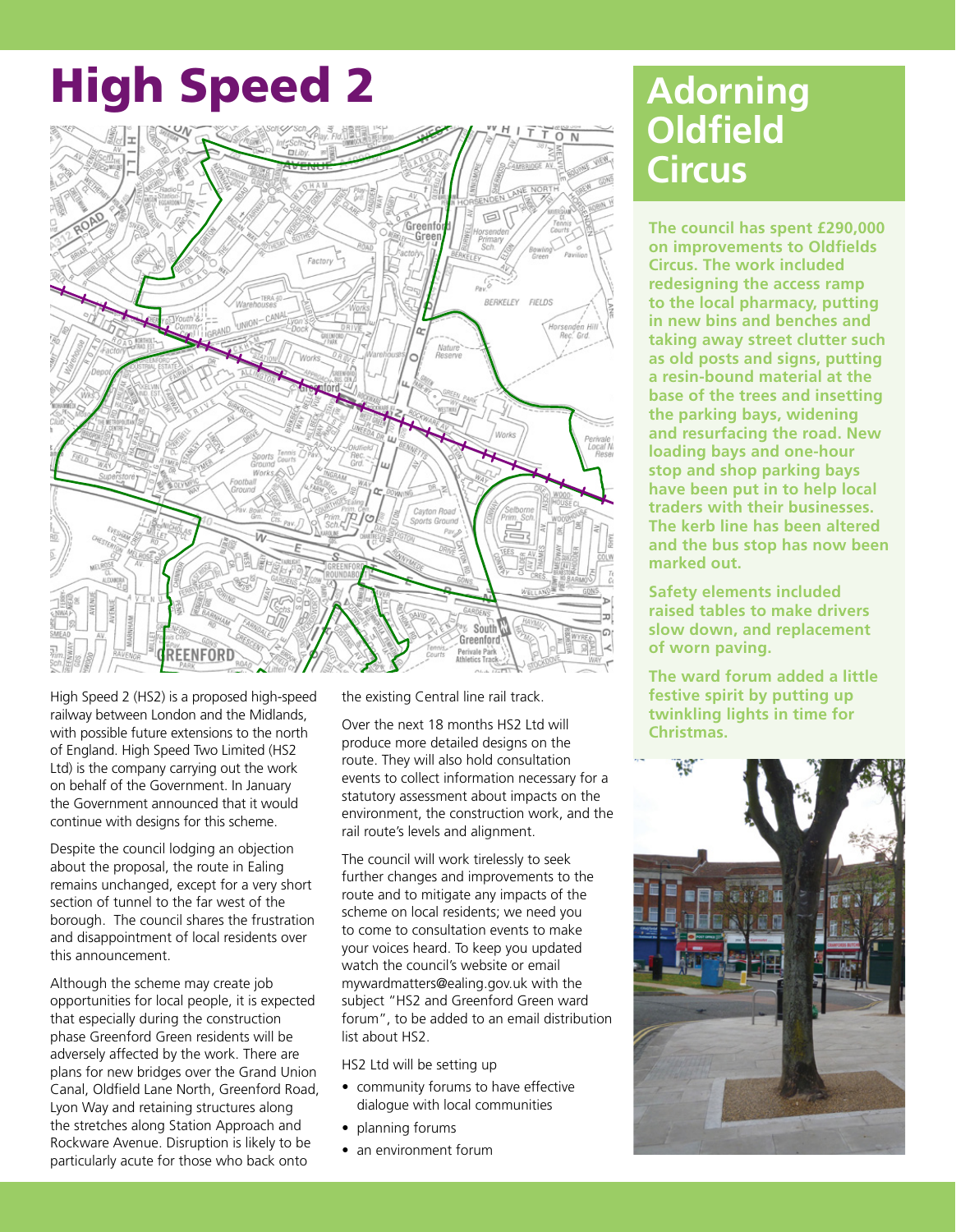# **Tackling traffic problems in the ward**

**This year there will be a range of highway improvements around the Greenford industrial estate to achieve a better balance between the movement of goods vehicles, local traffic and residents. Of course, deliveries are not confined to industrial premises – there are shops around Greenford Station and at Oldfield Circus that need their deliveries too.**

**Problems identified:**

- **Long-standing concerns over HGV operations such as noise and safety**
- **Rat-running traffic in residential streets**
- **- Poor quality of the environment around Greenford Station**

**Discussion with ward councillors identified that delays at the junction of Whitton Avenue and Greenford Road are the main cause of congestion in surrounding streets.** 

**Strategic Objective:**

**To make most of the traffic use Greenford Road**

**Tactic one – Greenford Avenue and Whitton Avenue.**

**Extending the right turn lane on the western arm of the junction at Whitton Avenue. More queuing space for vehicles waiting to turn right into Greenford Road will make the alternative rat run less attractive. In addition the highways service and Transport for London will completely review the traffic signal operation at this junction. Changes involving new signal timings will come into effect later this year.**

**Tactic two – Oldfield Lane North and Rockware Avenue, subject to consultation**

**The use of part of Oldfield Lane North will be deterred by changing priority at the Rockware Avenue junction. Vehicles travelling southbound, for example, would be guided by new carriageway markings and building out the kerb into Rockware Avenue, and from there to Greenford Road.** 

**With reduced traffic levels passing Greenford Station, there will be an opportunity to improve the area** 

**outside the station by widening the footpath, repaving, and providing planting, seating and cycle parking. This would enhance the appearance of both the station approach and neighbourhood shops.**

**Tactic three – raised tables and signs, subject to consultation**

**There will be more traffic calming for Currey Road, in the form of raised tables at the junctions with Oldfield Lane North and Wadham Gardens and on Oldfield Lane North at the A40 junction. These are a form of speed hump stretching across the width of the junction and provide a level crossing surface for pedestrians and slow down turning vehicles.** 

**Specific measures for heavy goods vehicles include new signs at Long Drive to guide drivers to the industrial zone from the A40 and realigning kerbs at the Greenford Road/Rockware Avenue junction to make it easier and safer for larger vehicles to manoeuvre. Funding for more work at this junction to improve access to the Westway Retail Park will be drawn up in the summer.**

*Residents have made the council aware of their concerns at ward forum meetings about the impact of traffic speeding along the stretch of road from the A40, travelling north to Rockware Avenue.*

*The ward forum commissioned a study to confirm if speeding was an issue and have worked with officers to put together a programme to deter speeding.*

*The work includes resurfacing Greenford Road from Uneeda Drive to the railway bridge by Rockware Avenue, refreshing the crossings at the school and Uneeda Drive, and using a speed camera and a 30mph sign. The work should be completed this spring.*

### Greenford Road rumbles Adult learning opportunities

#### **• ART • BEAUTY • FIRST AID • FITNESS • LITERACY • SEWING • FLORISTRY • DIY • DANCE & CRAFTS FOR DISABLED LEARNERS**

Did you know that Ealing Council's Adult Learning service offer a variety of courses across Ealing? Why not sign up now to receive the latest course listwww.ealing.gov.uk/register (tick Adult Learning) or contact them directly on 020 8825 5577 or email adultlearning@ealing.gov.uk to find out what is happening at a centre near you.

Greenford Green:

- Brentside High School, 1 Greenford Avenue, Hanwell, W7 1JJ
- Ealing Diploma & Enterprise Centre, 485 Greenford Rd, Greenford, UB6 8SR
- Ealing Education Centre, Mansell Road, Greenford, UB6 9EG
- Greenford Community Centre, 170 Oldfield Lane South, Greenford, UB6 9JS